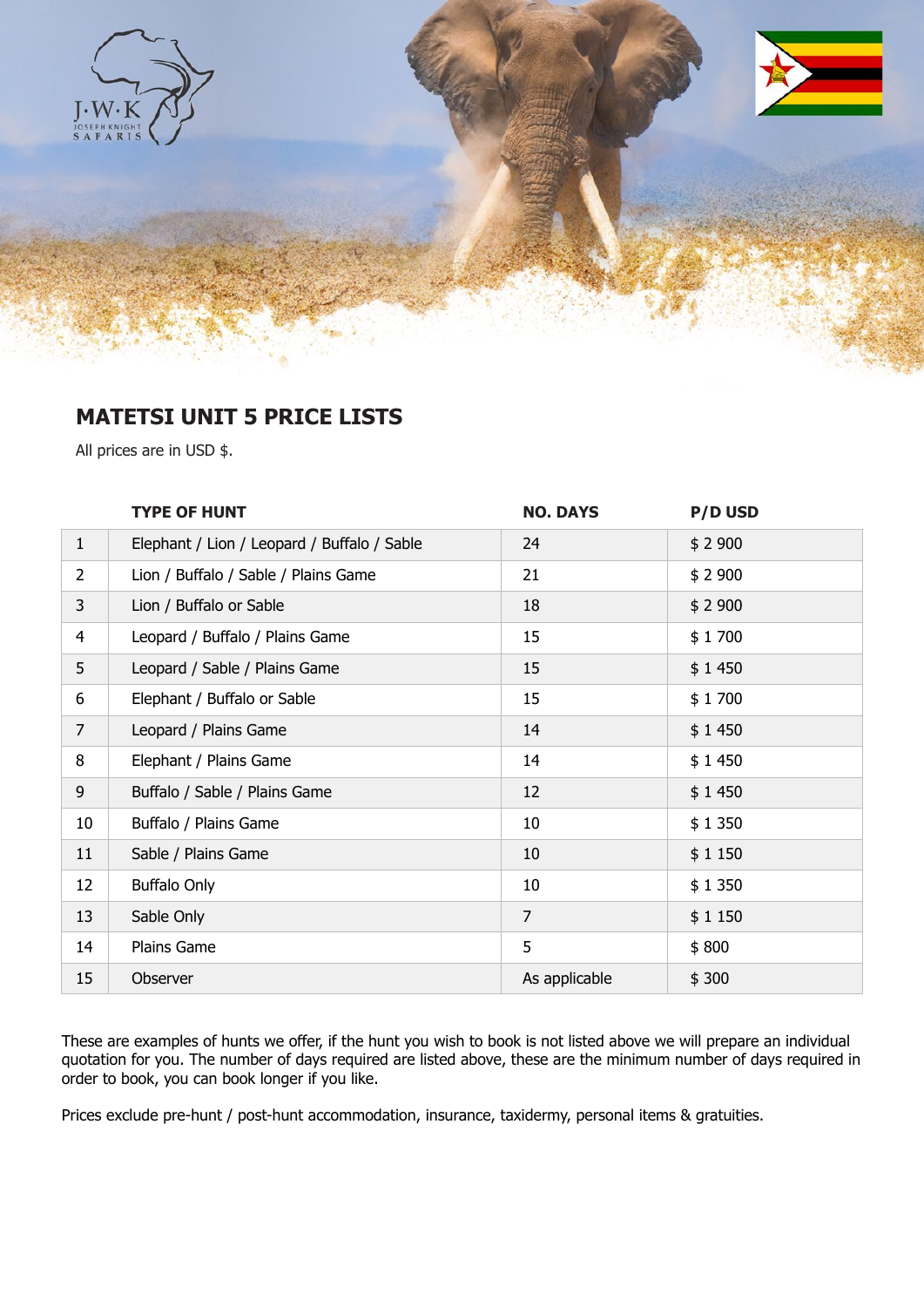## **TROPHY FEES**

| <b>SPECIES</b>         | <b>PRICE (USD)</b> |  |
|------------------------|--------------------|--|
| Baboon                 | \$100              |  |
| <b>Buffalo Male</b>    | \$6000             |  |
| <b>Buffalo Female</b>  | \$1250             |  |
| <b>Bushbuck</b>        | \$1200             |  |
| Civet Cat              | \$350              |  |
| Crocodile (on request) | \$6500             |  |
| Duiker                 | \$450              |  |
| Eland                  | \$2500             |  |
| Elephant T/L           | \$4500             |  |
| Elephant, Male         | \$17500            |  |
| Francolin              | \$10               |  |
| Genet                  | \$300              |  |
| Giraffe                | \$3000             |  |
| Grysbok                | \$450              |  |
| Guinea Fowl            | \$10               |  |
| Hippo (on request)     | \$5000             |  |
| Hyena                  | \$950              |  |
| Impala Male            | \$450              |  |
| Impala Female          | \$250              |  |
| Jackal                 | \$200              |  |
| Klipspringer           | \$1250             |  |
| Kudu Male              | \$1850             |  |
| Kudu Female            | \$900              |  |
| Leopard                | \$6500             |  |
| Lion                   | \$25 000           |  |
| Pigeons/Doves          | \$10               |  |
| Porcupine              | \$300              |  |
| Reedbuck               | \$1200             |  |
| Sable                  | \$5750             |  |
| Sandgrouse             | \$10               |  |
| Serval Cat             | \$600              |  |
| Steenbok               | \$450              |  |
| Waterbuck              | \$2500             |  |
| Warthog Male           | \$500              |  |
| Warthog Female         | \$300              |  |
| Wildcat                | \$300              |  |
| Zebra                  | \$1500             |  |